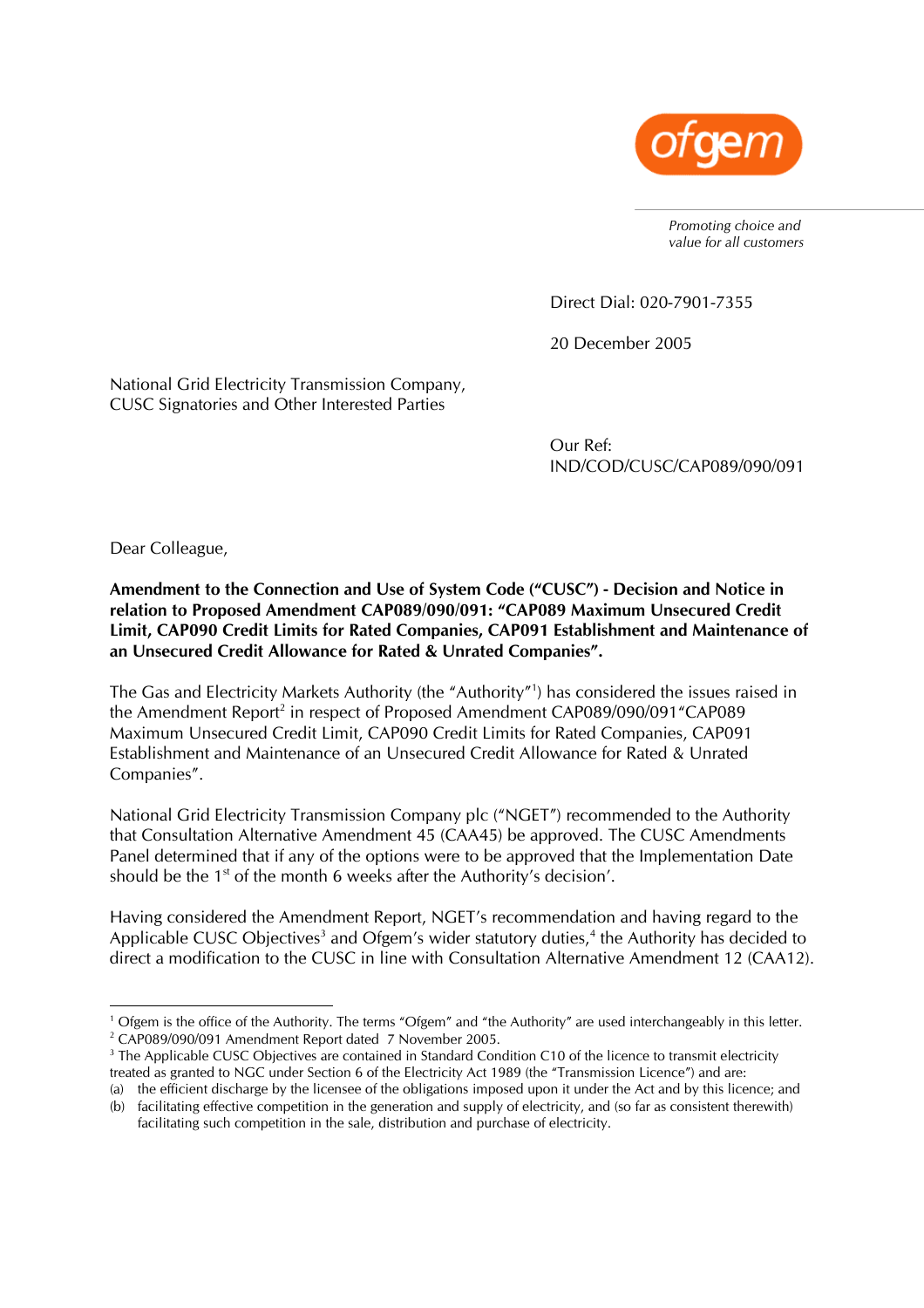This letter explains the background to Proposed Amendment CAP089/090/091, and sets out the Authority's reasons for its decision. This letter constitutes notice by the Authority under section 49A of the Electricity Act 1989.

### **Background**

Network Operator credit cover has been the subject of a number of consultations and workgroups since March 2003. In February 2005, Ofgem issued its [Best practice guidelines for](http://www.ofgem.gov.uk/temp/ofgem/cache/cmsattach/10370_5805.pdf?wtfrom=/ofgem/work/index.jsp§ion=/areasofwork/creditcover)  [gas and electricity network operator credit cover](http://www.ofgem.gov.uk/temp/ofgem/cache/cmsattach/10370_5805.pdf?wtfrom=/ofgem/work/index.jsp§ion=/areasofwork/creditcover) (the guidelines). CAP089, 090 and 091 were raised to correct a number of perceived defects which would also bring the CUSC into line with the guidelines.

The CUSC does not currently set any maximum limit on the amount of unsecured credit that can be extended by NGET to Users. Nor does it differentiate between the amount of credit which should be extended to Users with different grades of Approved Credit Rating (ACR). Instead the CUSC provides that so long as a User's rating is at least BBB $<sup>5</sup>$  $<sup>5</sup>$  $<sup>5</sup>$  (or equivalent) they can be</sup> extended an unlimited amount of unsecured credit. There is currently no provision within the CUSC allowing for an unsecured credit allowance to be extended to unrated Users, or rated Users without an ACR. Users are also currently required to secure an amount equal to 10% of their annual TNUoS demand charges.

CAP089 and 090 were raised by NGET. CAP091 was raised by BizzEnergy. All three amendments were submitted for consideration at the CUSC Amendments Panel Meeting on 20 May 2005. At that meeting the Panel determined that a single Working Group (the Group) should be established to consider all three amendments.

The Group considered that CAP089 and CAP090 were interdependent and therefore the two modifications should be amalgamated. Permission for this was sought and granted at the Amendments Panel meeting on 24 June 2005.

Following further consideration of the issues, the Group considered that elements of CAP91 were also interdependent on amalgamated CAP089/090 and therefore CAP091 should be amalgamated with CAP089/090. The Amendments Panel agreed to this at its meeting of 29 July 2005.

Not all members of the Group agreed that the original Amendment Proposal better facilitated achievement of the Applicable Objectives compared against the current baseline. The Group formulated five Working Group Alternative Amendments all of which were supported to varying degrees as to whether they better facilitated achievement of the Applicable Objectives when compared to the current baseline of the CUSC and the original Amendment Proposal. The Group submitted its report for consideration at the Panel Meeting on 25 August 2005. The Panel

 $\frac{1}{4}$  Ofgem's statutory duties are wider than the matters that the Panel must take into consideration and include amongst other things a duty to have regard to social and environmental guidance provided to Ofgem by the government.

<span id="page-1-0"></span><sup>&</sup>lt;sup>5</sup> This is based on the Standard and Poors rating scale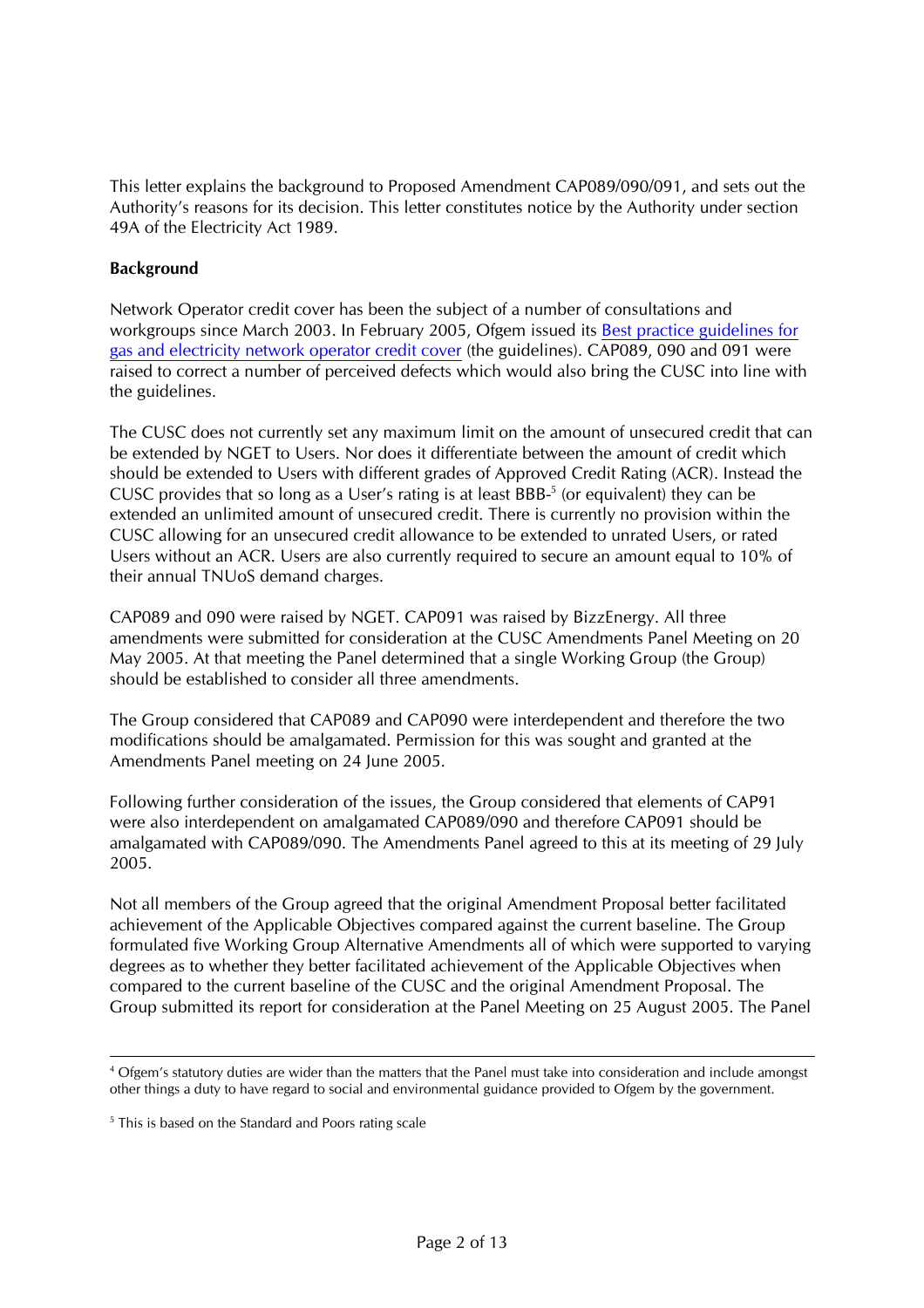endorsed the Working Group report and determined that CAP089, 090 and 091 should proceed to wider consultation by NGET.

A consultation paper was issued on 2 September 2005 with responses invited by 3 October 2005. NGET received 9 responses to the consultation. NGET, BizzEnergy and Scottish and Southern Energy (SSE) proposed 51 Consultation Alternative Amendments (CAA), which consisted of individual proposals allowing for different combinations of features. A consultation alternative consultation was issued on 10 October 2005 with responses invited by 24 October 2005. NGET received 6 responses to the consultation alternative consultation.

The final Amendment Report was submitted to the Authority on 8 November 2005.

### **The Proposed Amendment**

Amalgamated Proposed Amendment CAP089/090/091 consists of five elements. These are;

- 1. the introduction of a maximum unsecured credit limit, being 2% of NGET's plc's Regulatory Asset Value (RAV),
- 2. the introduction of credit allowances for Users with an ACR of BB- and above, ranging from 15% to 100% of the maximum unsecured credit limit,
- 3. the introduction of a credit allowance for unrated Users or rated Users without an ACR, based on payment record, which Users would be entitled to claim by default, entitling parties to a maximum unsecured credit amount of 2% of the maximum unsecured credit limit after 5 years of perfect payment history . If Users defaulted in making a payment, their allowed credit would be reduced to 50% of what it otherwise would have been on first default ,and to 0% if a second default occurred within the next 12 months,
- 4. the option for unrated Users or rated Users without an ACR to obtain a credit allowance based on an independent credit assessment. Users would be scored on a scale between 0 and 10 allowing them to obtain a credit allowance between 0% and 20% of the maximum unsecured credit limit. NGET would be required to pay for an annual assessment if the User requested an independent credit assessment. Either NGET or the User could request an interim assessment at their own cost, and
- 5. replacing the existing requirement to secure 10% of TNUoS demand charges with the requirement to secure an amount based on the accuracy of each User's forecast performance for the previous year, as this was considered to be a more accurate reflection of a User's VAR with respect to TNUoS demand charges.

The first two elements were originally CAP089 and 090 respectively and were raised by NGET. NGET considered these elements would bring the CUSC in line with the best practice guidelines and would also better facilitate the Applicable Objectives. The final three elements were originally part of CAP091 and were raised by BizzEnergy. The proposer suggested that elements 3 and 4 would also bring the CUSC in line with the best practice guidelines and better facilitate Applicable Objective (b) by providing unrated Users and rated Users without an ACR access to some unsecured credit. BizzEnergy considered that the calculation of VAR based on a User's previous year's forecast performance (element 5) would provide a more accurate reflection of a User's VAR and thereby better facilitate Applicable Objective (b).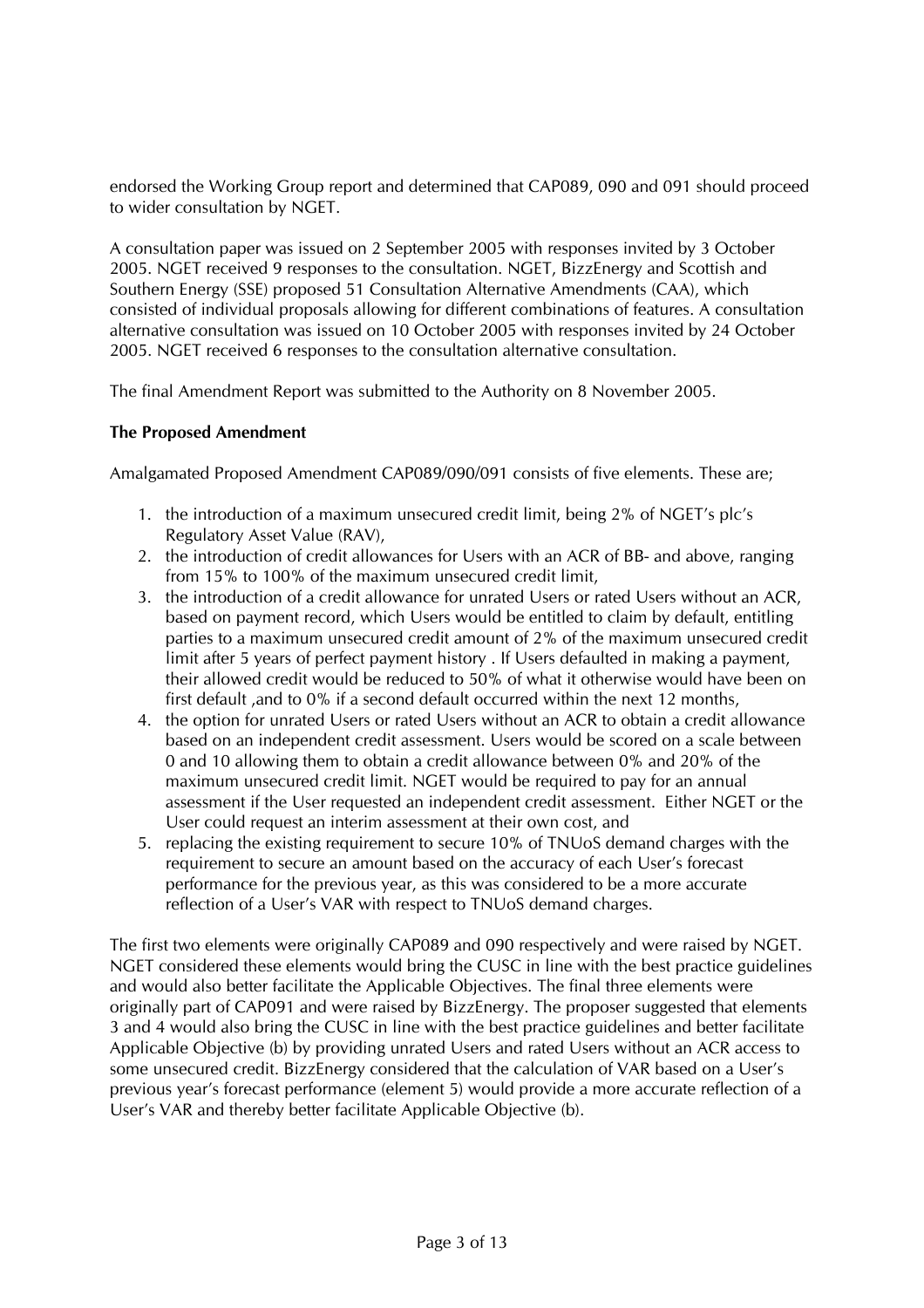### **Alternative Amendment**

The Group was unable to reach agreement in respect of either the principal or the detail of one or more of the five elements of Proposed Amendment CAP089/090/091. It formulated five Working Group Alternative Amendments which it considered better facilitated the achievement of the Applicable Objectives as compared with the Proposed Amendment and the current baseline.

### WGAA 1

This rejected elements 3, 4 and 5 of the original Amendment Proposal on the grounds that elements 1 and 2 better facilitated the Applicable Objectives as stand alone changes.

### WGAA 2

This altered the credit score an unrated User or a rated User without an ACR could receive if it opted to obtain an independent credit assessment. Under this option such a User could obtain a score anywhere between 0 and 100. It was suggested that this increased granularity would allow a more accurate quantification of the risks and increase the likelihood of small Users receiving some unsecured credit, which together would better facilitate Applicable Objectives (a) and (b). This option also provided that the VAR be calculated as the User's forecasting performance plus an additional 2.5% which would represent security cover for reconciliation charges, which was considered to be a more accurate reflection of VAR, thereby better facilitating Applicable Objective (a).

#### WGAA 3

The original Amendment Proposal suggests a User should have the option to obtain an independent credit assessment at the cost of NGET. WGAA 3 proposes all the elements the same as the original Amendment Proposal except that if a User opts to take an independent credit assessment, it should be at the User's cost. Where NGET requested an interim assessment within the next 12 months, NGET would pay. Any assessments beyond 12 months of a previous assessment would require the User to pay. Any refusal by the User to pay would result in the User's credit allowance defaulting to one based on its payment record. It was argued that if NGET were required to pay on an annual basis, this would create a cross subsidy between the industry and Users that benefited from an independent credit assessment. Ensuring the User paid would prevent this and thereby better facilitate the Applicable Objectives.

#### WGAA 4

.

Similarly WGAA 4 proposes all elements the same as WGAA 2 except again the independent credit assessment should be at the User's cost. Again as stated above, where NGET requested an interim assessment within the next 12 months, NGET would pay. Any assessments beyond 12 months of a previous assessment would require the User to pay. Any refusal by the User to pay would result in the Users credit allowance defaulting to one based on its payment record. Again it was considered that if NGET were required to pay on an annual basis, this would create a cross subsidy between the industry and Users that benefited from an independent credit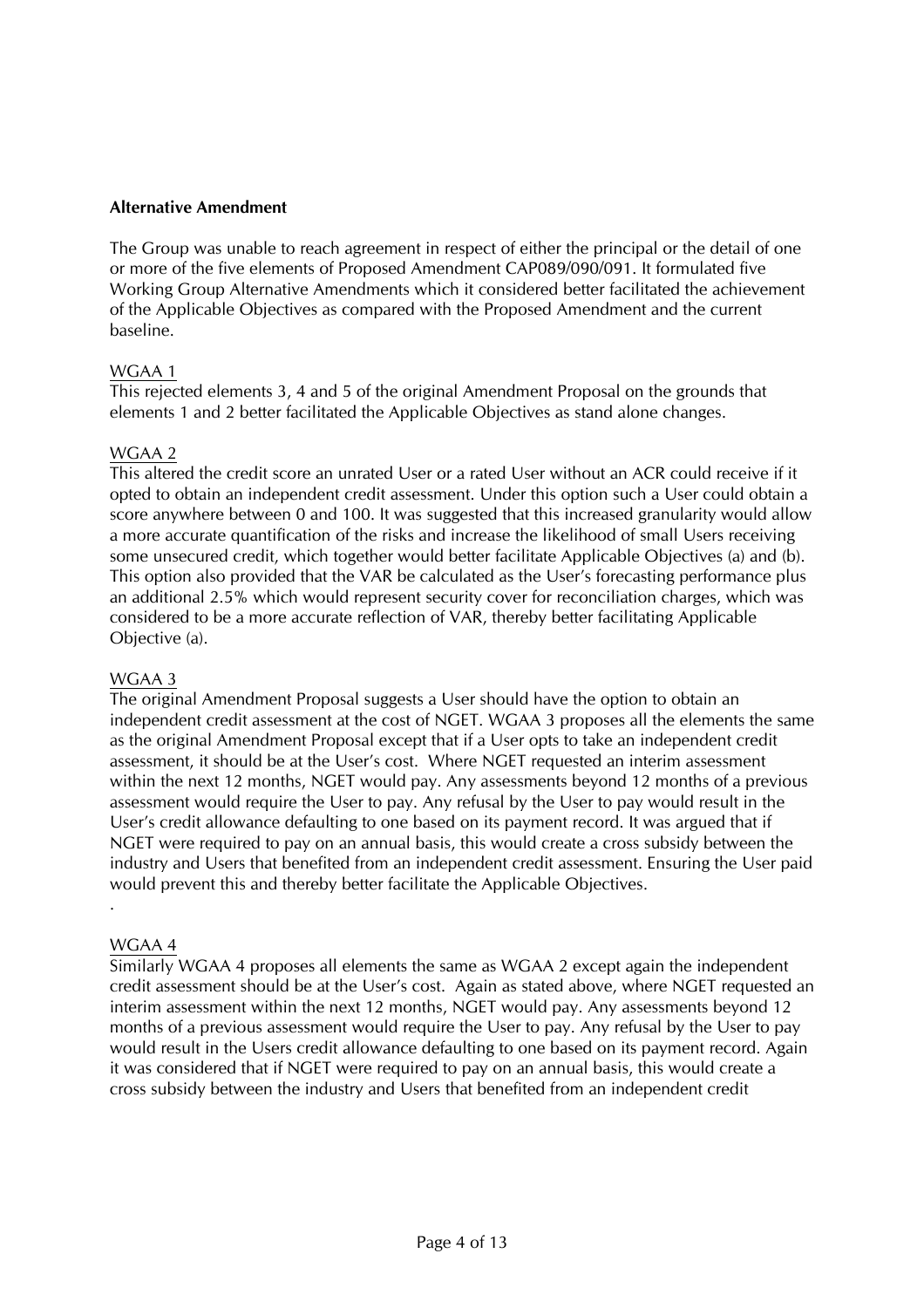assessment. Ensuring the User paid would prevent this and thereby better facilitate the Applicable Objectives.

## WGAA 5

This option proposes all the elements of WGAA 4 minus the ability for a User to obtain an unsecured credit allowance based on payment record. It was suggested that past performance was not a good indicator of future payment performance and therefore a User should not be able to benefit from any unsecured credit based on such a record.

### **Respondents' views**

NGET issued a consultation paper on 2 September 2005 inviting responses from CUSC Parties and interested parties.

NGET received 9 responses to the consultation in respect of CAP089/090/091, of which two expressed support for the original Amendment Proposal, one expressed support for Working Group Alternative Amendment 1, one expressed support for Working Group Alternative Amendment 5, one expressed support for both the original Amendment Proposal and Working Group Alternative Amendment 3, one expressed support for Working Group Alternative Amendment 1 and 5, one expressed support for the original Amendment Proposal and Working Group Amendment 2 and two expressed opposition to the original Amendment Proposal and all the Alternative Amendments. Three of the respondents also raised Consultation Alternative Amendments which are summarised in the next section of this letter.

A number of respondents expressed concerns that payment record was not a good indicator of future performance and therefore should not be considered as a basis for establishing a credit allowance. Similarly, some respondents considered that forecast performance was not a good indicator of future performance and should not be taken into account when assessing VAR.

Respondents also commented on the general lack of clarity as to how independent credit assessments would practically apply and be considered, as they did not have sufficient information to feel comfortable with this aspect of the proposal.

Respondents also commented that the step change between the credit allowances for parties graded AAA/AA to A was too great and that in general the table could benefit from greater clarity.

One respondent questioned the ability for Ofgem to remain unfettered in its discretion given the existence of the credit cover guidelines.

### **Consultation Alternative Amendments**

In response to the consultation on the original Amendment Proposal and the 5 Working Group Alternative Amendments, NGET received a total of 51 Consultation Alternative Amendments (CAA), which are summarised as follows.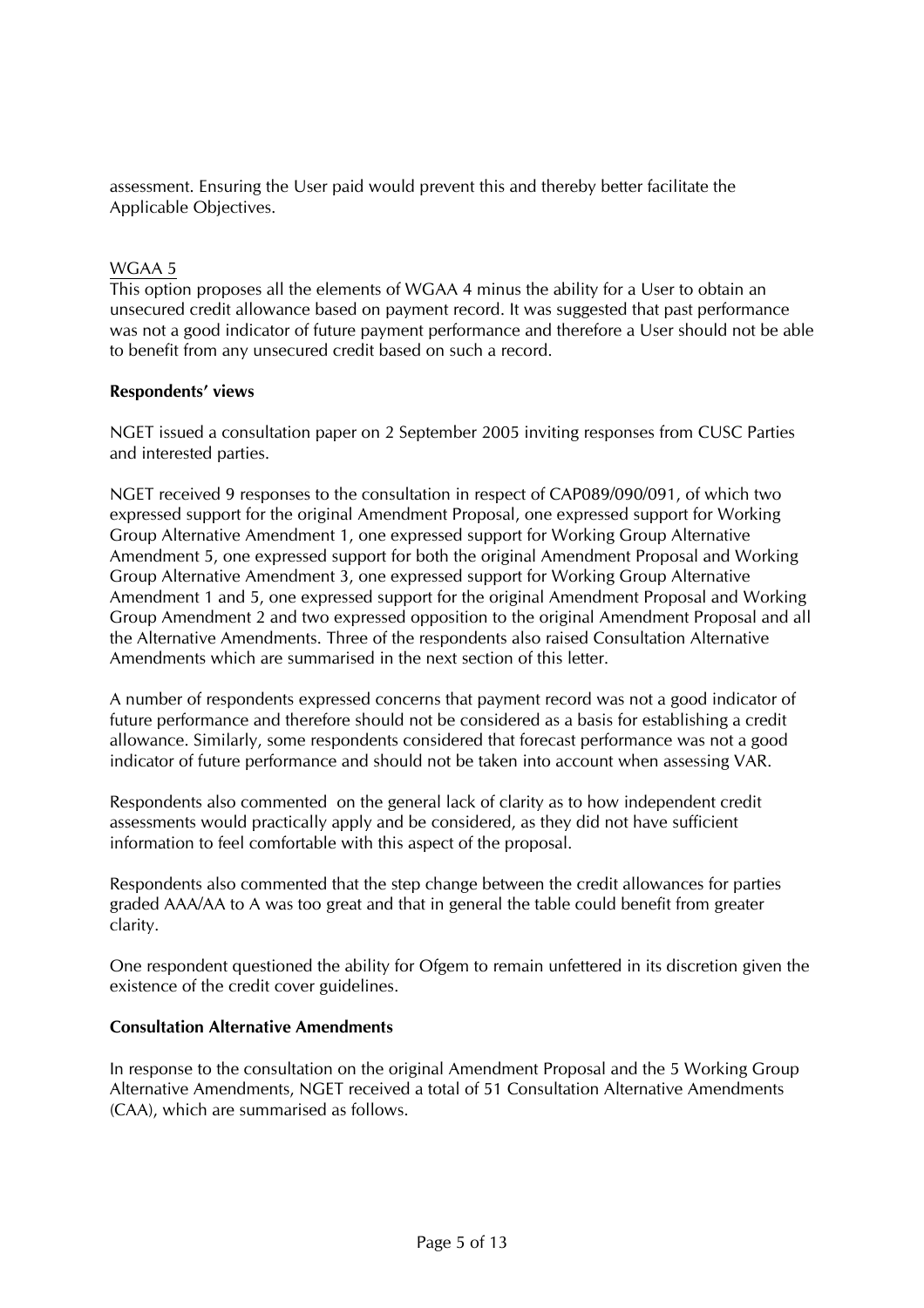# $CAA$  1 – 6

CAA 1-6 were proposed by Scottish and Southern Energy (SSE) and suggested different values for the amount of credit that should be extended to Users with an ACR between  $A_+$  and  $A_+$ . Currently each of the options proposes the provision of 40% of the maximum credit limit to such Users. SSE suggested there should be more gradation in the values such that a User rated A+ would receive 80% and one rated A- would receive 60%. As SSE considered this should be applicable to all of the 6 options in the consultation, this resulted in 6 CAAs.

## CAA 7 – 11

Proposed by BizzEnergy, these CAAs suggested that in the options which provided for an unrated User, or a rated User without an ACR to obtain an independent assessment, the definition of the agency should be amended to read that such an agency was a "suitable" independent assessment agency. As 5 of the 6 options being consulted upon provided for independent assessments this change resulted in a further 5 CAAs.

### CAA 12 – 17

Also proposed by BizzEnergy, these CAAs suggested that if any of the 6 options being consulted upon were approved, and as a result a User was required to lodge extra collateral, that User should be allowed to phase in the provision of this collateral over a period of 1 year. This phasing would occur in 12 equal monthly instalments, starting from whatever level of credit the User had in place at the time the provisions became part of the operational baseline of the CUSC, and climb toward the full amount required following the implementation of the new arrangements. The 12 month period would start to run upon the date of implementation of the arrangements in the CUSC. These alternatives also included the addition of the word "suitable" as described in CAA7-11. This suggestion resulted in a further 6 CAAs.

### CAA 18 – 21

Also proposed by BizzEnergy, these CAAs suggested that where the introduction of a credit allowance based on payment record was proposed, a refined definition of *good payment record*  should be applied to payments dated prior the publication of the guidelines. This definition meant that invoices paid within 7 working days of the due date if not formally reminded, or within 3 working days where such a reminder had been sent, would not negatively affect a User's payment record. The proposer considered this would prevent any proposal introducing the concept of credit allowance based on payment record from unduly disadvantaging parties. These alternatives would also include the addition of the word "suitable" where applicable, as described in CAA7-11.

## CAA 22 – 25

CAA 22-25 is a catch all amendment suggested by BizzEnergy, which seeks to introduce all the changes described in the other CAAs which the company proposed. This resulted in 4 additional CAA's because BizzEnergy's proposed change with regard to payment record would not be applicable to WGAA 1 or 5.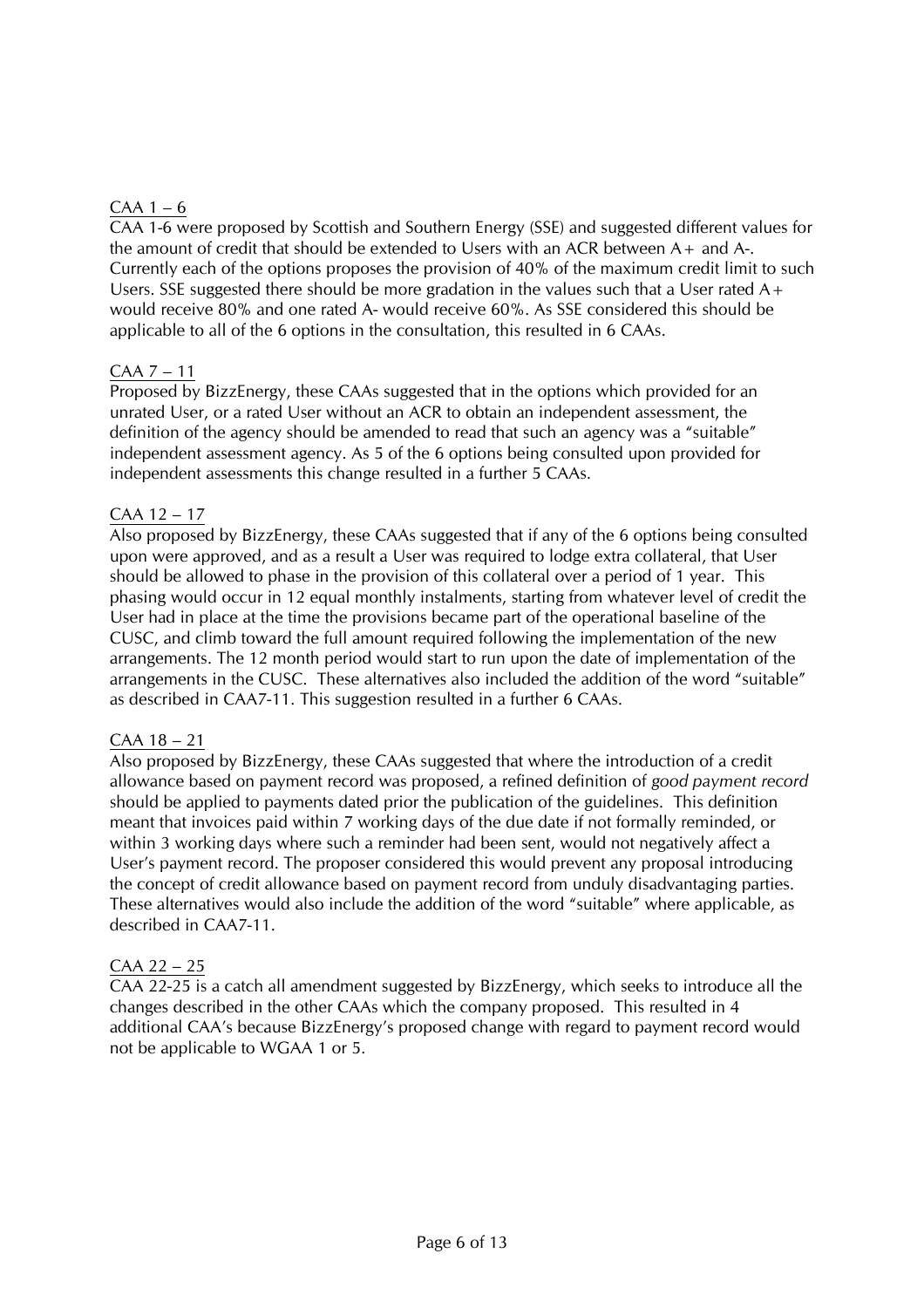## $CAA 26 - 30$

Proposed by NGET, these CAAs suggested that the options consulted upon which propose the use of the User's forecast performance for the calculation VAR should be amended as the original formulation is potentially open to gaming. NGET suggested that a User could significantly under-forecast at the beginning of the financial year, but by resubmitting its forecasts during the last quarter bring its forecast into line and thereby obtain a low figure for VAR for the subsequent financial year. NGET argued that this could expose the network operator to undue risk in the first three quarters, since under forecasting would lead to under securitisation in those quarters. For this reason NGET suggested that in these options the calculation of VAR should be modified to take this into account by weighting the VAR calculation.<sup>6</sup>

### CAA 31 – 35

Also proposed by NGET, CAAs 31-35 sought to remove the calculation of VAR based on a User's forecast performance from those options which propose it.

### CAA 36 – 41

These were proposed by NGET and suggested one set of transitional arrangements for Users which need to lodge additional credit and are compliant with the existing provisions of the CUSC, and an alternative set of arrangements for those Parties which are not. Compliant Parties would be given 12 months to phase in any extra credit through 4 equal quarterly instalments. Those which were not compliant would be given 3 months to post the amount required under the existing provisions of the CUSC, and then post any additional amounts required in three equal instalments over the subsequent 9 months.

### $CAA 42 - 46$

These CAAs, also proposed by NGET, suggest that the change varying the calculation of VAR based on forecast performance as described in CAA 26 – 30, and the change proposing the inclusion of transition arrangements as described in CAA 36 – 41 should both be made. This resulted in 5 CAA's since the change varying the VAR calculation would not be applicable to WGAA 1.

## CAA 47 – 51

NGET's final set of CAAs suggest the removal of the calculation of VAR based on forecasting performance as described for CAA 31 – 35 from those options that suggest it, together with the inclusion of the transition arrangements as described for CAA 36 – 41.

### **Respondents Views on the Consultation Alternative Amendments**

NGET issued a consultation alternative consultation on 10 October 2005, inviting responses from CUSC parties and other interested parties by 24 October 2005. NGET received 6 responses to this consultation alternative consultation for CAP089/090/091. One respondent supported CAA 22, one supported CAA 6; WGA 5 and CAA 41, one expressed limited support for CAA 6; CAA 35 and WGA 5, one expressed support for the original Amendment Proposal;

<span id="page-6-0"></span><sup>-&</sup>lt;br>6 The formulae for this calculation can be found in the Amendment Report for CAP89/90/91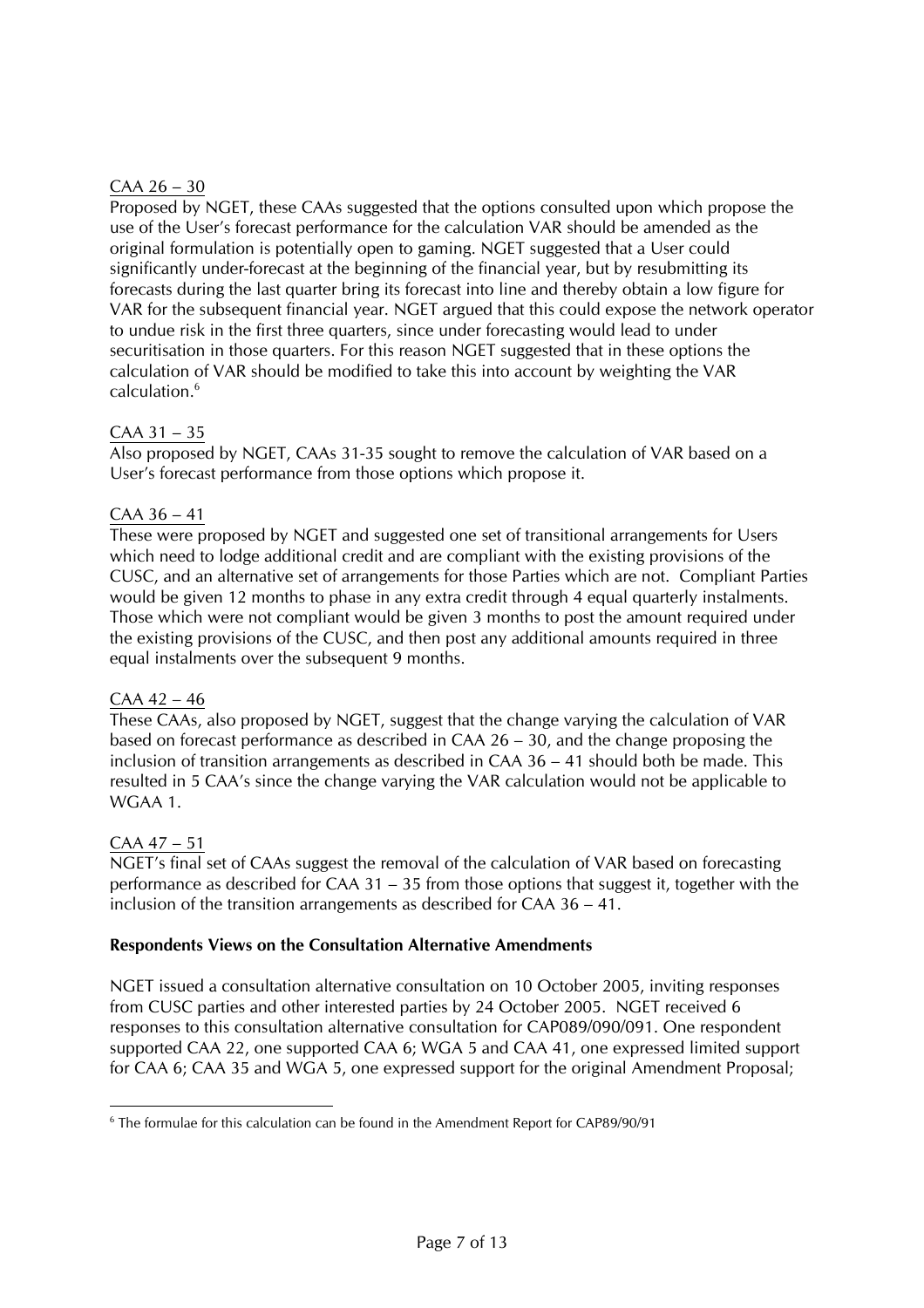WGA 2 and CAA 7-25, one supported WGA 1; CAA 2; CAA 13 and CAA 37 and one did not support any of the Proposals.

The respondent that did not support any of the proposals considered all of the arrangements proposed under any of the alternatives had the effect of watering down the requirements that exist under the current arrangements and therefore increased the risk of parties being exposed to bad debt.

A number of respondents reiterated their concerns about the use of payment records as a means of obtaining a credit allowance. They also did not support application of any transition arrangements, considering this may cause the industry to be under-exposed during the twelve month transition period.

One respondent commented on the difficulty of forecasting very accurately at the beginning of the year because common practice in the half hourly market involved competitive tendering in October.

Another respondent considered the alternative calculation proposed for the calculation of VAR had not been adequately thought through and another commented that NGET had the ability amend inaccurate forecasts.

Some of the respondents did support the increased granularity in the credit allowance applicable to Users with ACR of between A+ and A-.

The respondents' views are summarised with respect to the original consultation and the consultation alternative consultation and contained in full in the Amendment Report in respect of CAP089/090/091.

### **Amendments Panel Members' views**

No responses were received to either of the CAP089/090/091 consultations from Panel Members in their capacity as Panel Members.

At the Amendments Panel on 25 August 2005, the issue of overlap between the amount of credit that could accrue following an independent assessment that resulted in a score between 5 and 10 and the credit which could be gained via the securing of a conventional credit rating was raised. A number of Panel Members expressed the view that they expected the credit that could be obtained by independent assessment would be lower than that which could be obtained via a credit rating.

Panel members also questioned the perceived lack of transparency regarding how exactly independent agencies would derive credit scores.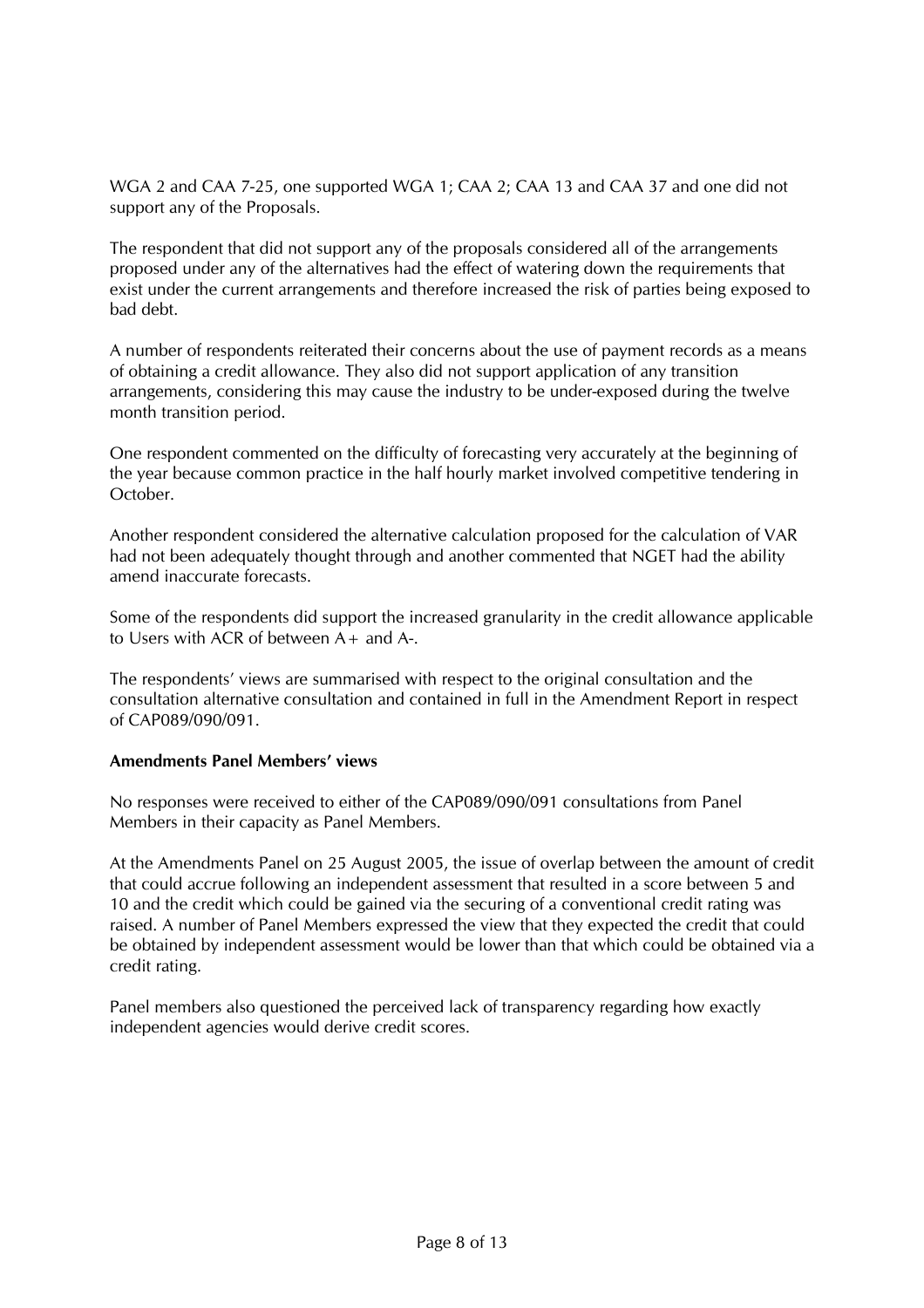### **Recommendation to Ofgem**

NGET recommended to the Authority that CAA 45 be approved and the CUSC Amendments Panel determined that, should the Authority approve one of the alternatives before it,that the implementation date should be on the  $1<sup>st</sup>$  of the month 6 weeks after approval.

### **Ofgem's view**

Ofgem considers the purpose of credit cover arrangements under the CUSC should be to enable NGET to require sufficient security cover to militate against the risk of exposure to bad debt, from all Users of the transmission network. The cover required should be dependent on the level of risk a User presents to NGET and the industry. Ofgem considers that the current arrangements can lead to inappropriate collateralisation which can create a barrier to market entry and damage the facilitation of competition. Ofgem considers the current arrangements may be too lenient towards large participants that have investment grade credit ratings and may be too harsh towards smaller players that do not have such ratings. The result is that NGET may not receive sufficient security from larger players and too much security from smaller parties.

### *Maximum Unsecured Credit Allowance*

Under Standard Licence Condition C8, NGET has a Licence obligation to offer terms for connection and use of system to any authorised electricity operator that makes an application to connect to and/or use the transmission network. NGET does not have the commercial freedom to reject applications so long as they are compliant with the CUSC. In such an arrangement, Ofgem considers it prudent to protect the network operator by introducing a maximum level of unsecured credit that the operator would be required to extend to any party. It is recognised that for some Users, it may be considered a safe commercial risk to extend credit above this maximum level. However against a background where the NGET also has Licence obligations to maintain security of supply<sup>7</sup> and to facilitate competition,<sup>[8](#page-8-1)</sup> Ofgem considers it is appropriate to confine any risk to the level of loss the network operator could sustain in a default scenario. The introduction of a maximum unsecured credit limit of 2% of NGET's RAV, achieves this purpose and would thereby better facilitate the achievement of the Applicable Objectives.

### *Credit Allowance for Rated Users*

Having established a maximum level of unsecured credit that it would be appropriate to extend to an individual corporate entity of the highest standing, the level of credit obtainable by other Users should be dependent on the credit risk the User poses to NGET. Ofgem recognises that in the original Amendment Proposal and many of the alternatives, the credit allowances for rated Users have been drawn from the guidelines, a position that was reached following extensive industry consultation. Ofgem considers, credit allowances based on the Basel II rules for determining bank capital adequacy<sup>[9](#page-8-2)</sup> are the most appropriate approach to adopt and would provide a reasonable reflection of the risk posed by a User. They also provide a clear indication

<span id="page-8-0"></span> $\frac{1}{7}$ <sup>7</sup> Standard Condition C17

<span id="page-8-1"></span><sup>&</sup>lt;sup>8</sup> Standard Condition C10

<span id="page-8-2"></span><sup>&</sup>lt;sup>9</sup> Best Practice guidelines document p.33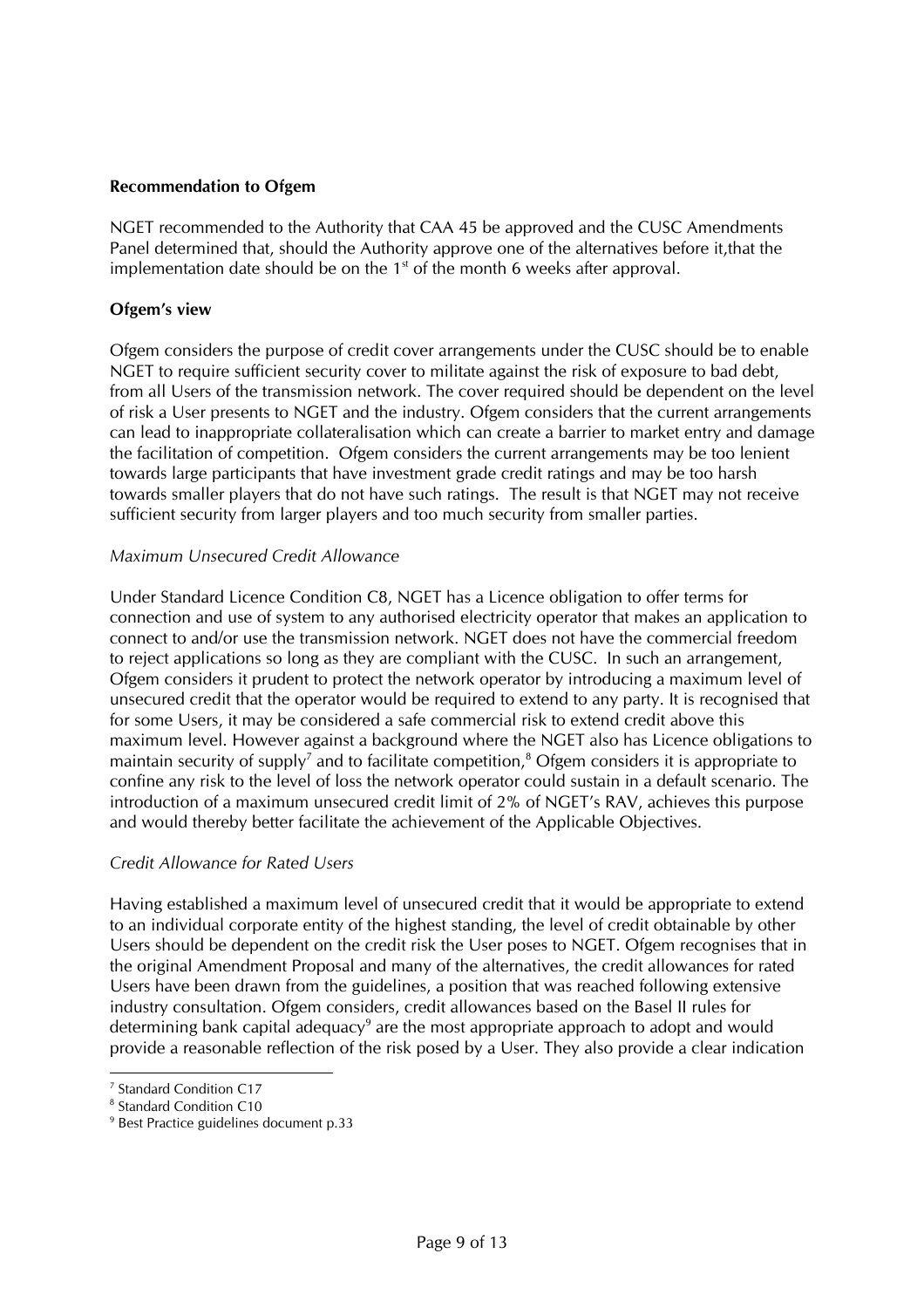of the credit allowances available and the justification behind them. The introduction of a transparent and easily referenced scale which helps set the level of unsecured credit a User holding a particular rating can be given according to the risk that User poses to NGET, would better facilitate the achievement of the Applicable Objectives.

## *Credit Allowance for Unrated Users and Users without and ACR*

Ofgem considers that the current arrangements in the CUSC have been particularly unfavourable towards unrated Users and rated Users without an ACR. In this regard Ofgem considers the level of security currently required of such Parties constitutes a barrier to market entry which acts to the detriment of competition and negatively impacts facilitation of Applicable Objective (b).

### Payment Record

CAP089-091 introduced two methods to deal with this problem by ensuring that some form of unsecured credit could be offered to such Users. The first method is based on payment record. Ofgem recognises this is not always a strong positive indicator of a User's financial health. However Ofgem does consider that it is a strong negative indicator, inasmuch as a User with problems paying its bills on time is likely to be financially weak and possibly in some difficulty. Ofgem considers the method introduced under the original Amendment Proposal and all the alternatives based around it, of extending some unsecured credit based on payment record achieves the appropriate balance of extending some credit towards smaller parties whilst providing appropriate safeguards for immediate withdrawal of this facility and further consequences on the first indication of potential difficulty. For this reason Ofgem approves of the introduction of an allowance, based on payment record, climbing 0.4% per year to a maximum of 2% of the maximum unsecured credit limit after 5 years. Ofgem notes that the safeguard of the credit facility being removed immediately upon non payment has been slightly altered in the amendments which include this feature. Ofgem considers this a reasonable development. Ofgem have indicated above that making timely payments is a critical aspect of this feature, but consider it important to note that this requirement should not override the exercise of sensible commercial practice. For example, when exercising such discretion, NGET may take the view that late payment of a trivial invoice would not lead to withdrawal of this facility. Ofgem considers that allowing for the provision of some unsecured credit based on payment record better facilitates the achievement of Applicable Objective (b) and providing the safeguards attached to this facility better facilitates the achievement of Applicable Objective (a).

### Independent Credit Assessments

The second method introduces the concept of Users having the possibility of obtaining an Independent Credit Assessment. Ofgem continues to believe that an unrated User could potentially be as credit worthy as a rated User in the lower two bands and therefore from a consistency point of view should be capable of achieving an unsecured credit allowance of 20% of a network operator's maximum credit limit. It is for this reason Ofgem advocated some overlap between credit assessment scores and the credit allowance available through conventional credit ratings. Ofgem considers that not all Users will be able obtain an investment grade credit rating even if they are a good credit risk. For example, they may be too small an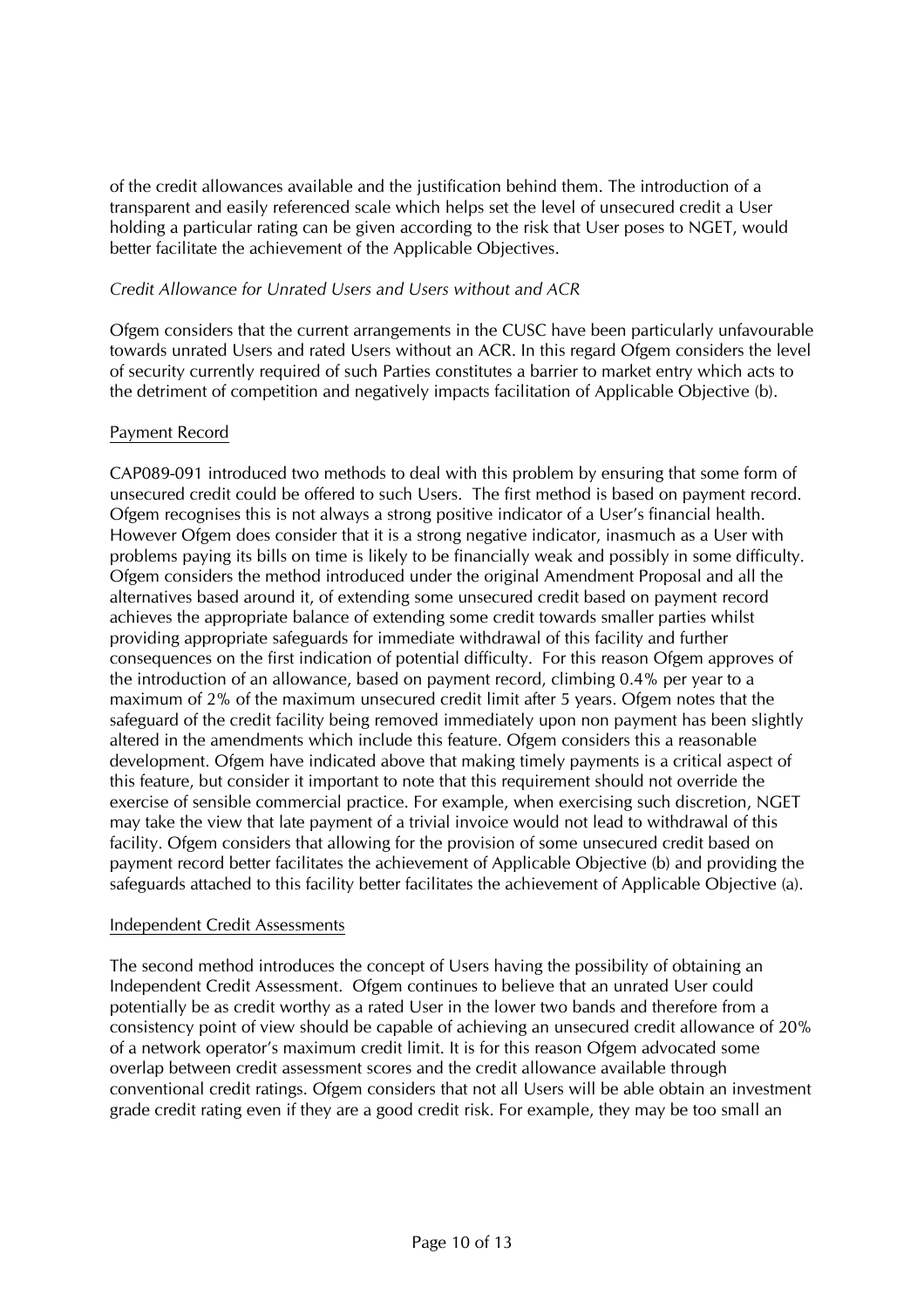entity to obtain such a rating. This in itself should not preclude them from being viewed as highly credit worthy. Such Users should be able to, by way of an independent credit assessment, procure an accurate credit allowance based on how well the company is collateralised, run and organised. Hence a business too small to obtain an investment grade credit rating may still be able to obtain a credit score of between  $5 - 10$ , and thereby secure a credit allowance equivalent to an investment grade credit allowance of BBB+ to BB-. As is the case of an investment grade credit rating, the credit score should not be an indication of how much unsecured credit the score/rating entitles the User to receive, but should represent in the same way an investment grade rating represents a statement that a User is adequately collateralised, has appropriate risk mitigation in place and has good systems, processes and management in place. Consequently it should provide comfort that a User which achieves a good score is capable of responsibly managing the level of unsecured credit that the score would extend to it. It should also be noted that whilst there is a potential for a seemingly high level of unsecured credit, the size of a User's portfolio would normally limit its ability to avail itself of this full allowance. For this reason Ofgem approves of the independent assessment method put forward in the original Amendment Proposal and many of the alternatives based around it and urge NGET to bear in mind the principles that credit scores are intended to reflect. Ofgem considers that if independent credit assessments are exercised appropriately, this will facilitate the achievement of Applicable Objective (b). Ofgem recognises that the area of independent assessments is new and developing and acknowledges the work NGET and the industry have done to date to research the agencies that may provide these services. It is accepted that in the light of experience, changes to manage this area may be required. Ofgem considers that the addition of the word "suitable" in the description of the agency that should be used to provide such independent assessments neither adds or detracts from facilitation of the Applicable Objectives.

Ofgem considers that requiring NGET to pay for an assessment once every 12 months is equitable, since NGET will be directing the agency performing the assessment and benefiting from any report it produces in terms of gaining assurances that a User is a good or bad risk.

### *Value at Risk*

Ofgem recognise that billing and payments under the CUSC for TNUoS charges are based on User forecasts which are reconciled after year end. As a result actual VAR may in fact be different to forecast VAR. In an ideal situation, it would be desirable to be able to accurately and easily calculate the VAR for a User, at any given time, which a User would then have to secure.

The current arrangements provide an arbitrary figure for the TNUoS VAR, being 10% of a User's forecast. The original Amendment Proposal and all alternatives based around it, provide an incentive for Users to accurately amend forecasts within year, which Ofgem considers will lead to a situation where forecast VAR more accurately reflects actual VAR, better facilitating Applicable Objective (b). However the solution is deficient to the extent that Users which have forecasted accurately in the previous year will not have to secure anything or secure very little the following year. This may lead to under-securitisation in the market. Ofgem notes NGET's concern that this feature may be open to the drawbacks caused by relying on forecasts made at the beginning of the charging year, namely the risk of gaming. Indeed the alternative calculation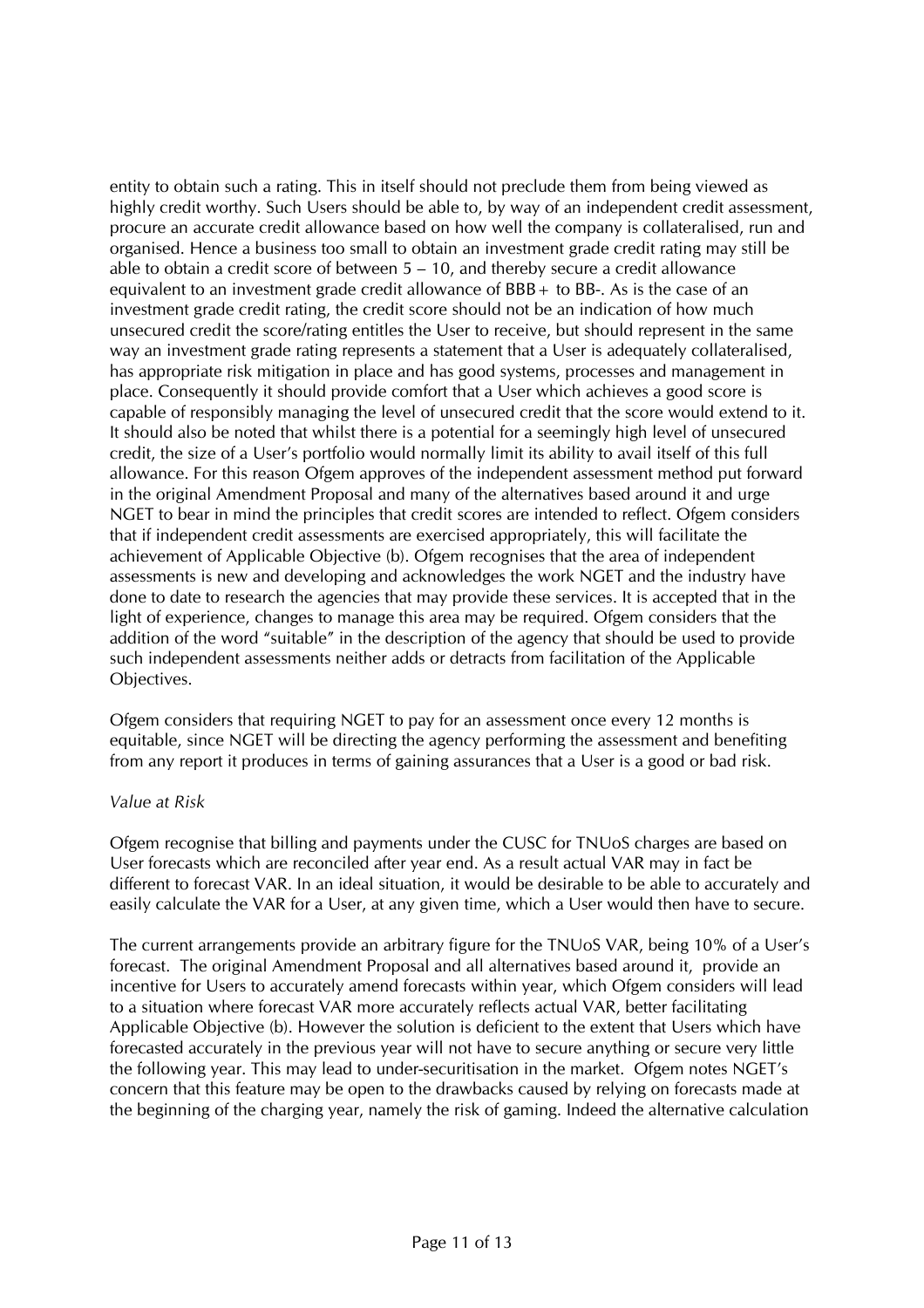put forward for the calculation of VAR in CAAs 26-30 may overcome these drawbacks. Ofgem considers this area would benefit from further development of a methodology that encourages more accurate forecasting of VAR and takes account of the variation of VAR throughout the year and sets appropriate securitisation.

## *Credit Monitoring*

Ofgem considers the credit monitoring features introduced by the original Amendment Proposal and all the alternatives based around it, of notifying Users when they have reached 85% of their allowed credit will facilitate achievement of the Applicable Objectives since it will give Users a warning that they are approaching critical levels of their credit allowances and thereby provide them with an opportunity to take corrective measures.

### *Transition Arrangements*

Two alternatives of transition arrangements came forward under CAP089-91. The version proposed in CAAs 12-17 would allow Users needing to post additional credit (when compared to what they currently have in place), twelve months to secure this additional amount via twelve equal instalments. The version in CAA36-51 would allow Users currently compliant with the CUSC twelve months to place any additional credit in four equal quarterly instalments. Users currently not compliant with the CUSC credit cover regime, and which need to post less collateral under the new arrangements than they would have done under the old regime, would have to post the full amount required within three months. Users facing an increase in the amount they needed to secure under the new arrangements (when compared to their position under the old regime) would have three months to post the amount required under the old regime and then, over the following nine months, make three equal instalments to cover the additional amount required. Ofgem considers the version put forward in CAA36-51could require some Users to post a large amount of credit in a relatively short period of time which may be unwarranted. Ofgem considers this would not facilitate the Applicable Objectives. Introducing a more graduated set of transition arrangements would, in Ofgem's view, be more equitable and therefore better facilitate the achievement of the Applicable Objectives.

## *Consultation Alternative Amendment 12*

CAP089-91 considered six elements. These were, maximum unsecured credit allowance, credit allowance for rated Users, credit allowance for unrated Users and Users without an Approved Credit Rating based on payment record, credit allowance for unrated Users and Users without an Approved Credit Rating based on independent credit assessments, calculation of VAR, and transitional arrangements. All fifty seven options that came forward to the Authority consisted of all or some of these different elements in different combinations. In the preceding paragraphs Ofgem has indicated its view of each element and, where more than one option has been developed in relation to a particular element, which option it considers to better facilitate the Applicable Objectives. Where this is not the case, Ofgem has indicated that Parties may wish to give further consideration to the issues. Given the manner in which solutions have come forward, Ofgem considers CAA12 is the option that best facilitates the achievement of the Applicable Objectives when compared with all the other alternatives and the current baseline of